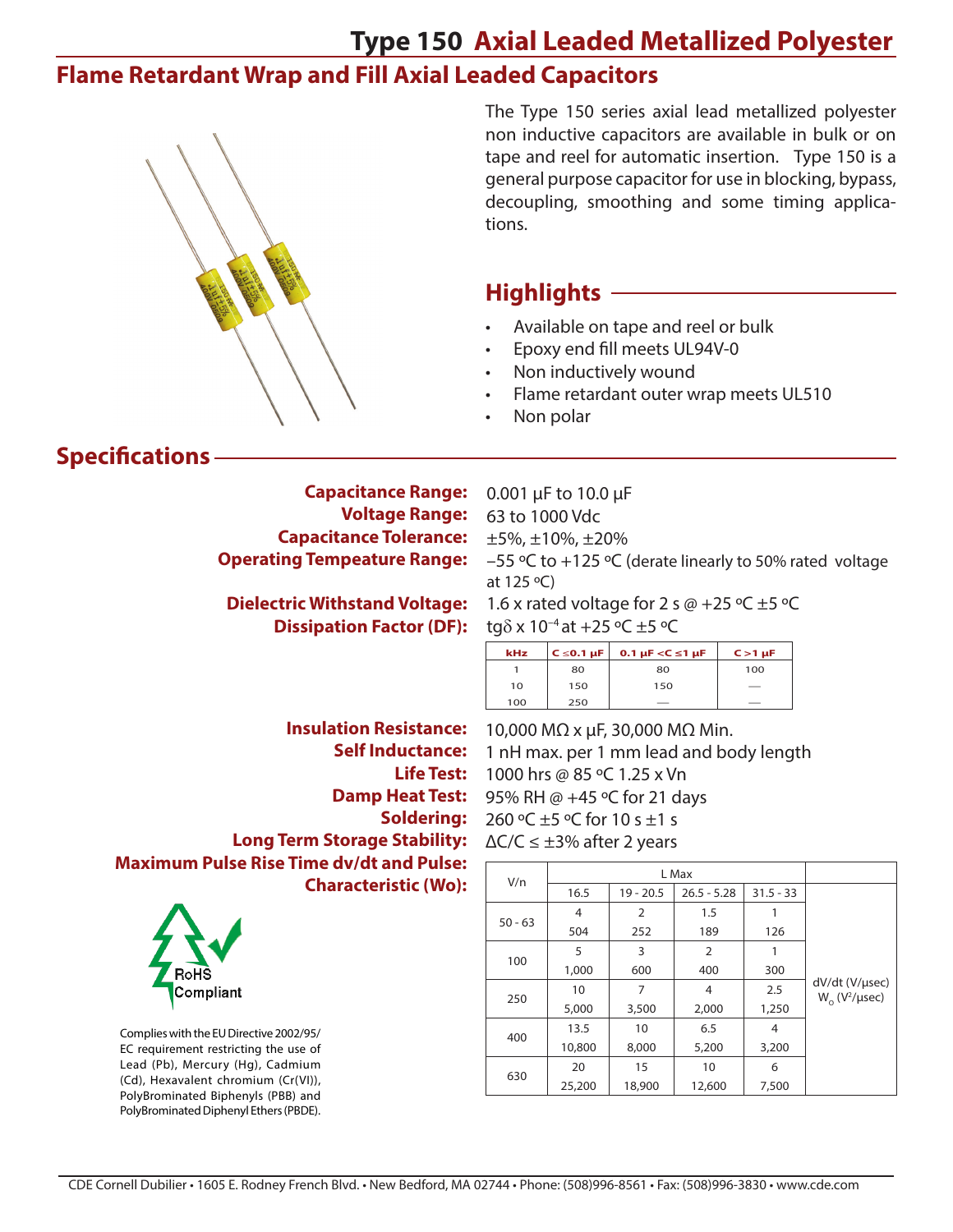# **Type 150 Axial Leaded Metallized Polyester<br>
Tape and Reel Specifications Cutline Drawing**

# **Outline Drawing Tape and Reel Specifications**

|                                                                            | L Max         |        |              | Distance Between    |       |               |  |  |
|----------------------------------------------------------------------------|---------------|--------|--------------|---------------------|-------|---------------|--|--|
|                                                                            | (Body Lengty) |        | Lead Spacing | <b>Reel Flanges</b> | Class |               |  |  |
| Inches                                                                     | mm            | Inches | mm           | Inches              | mm    |               |  |  |
| $\leq$ .433                                                                | < 11          | 2.06   | 52.4         | 3                   | 75    |               |  |  |
| $.551 - .808$                                                              | $14 - 20.5$   | 2.5    | 63.6         | 3.4                 | 86    | $\mathcal{P}$ |  |  |
| $\geq 1.03$                                                                | $\geq$ 26     | 2.87   | 73           | 3.7                 | 95    |               |  |  |
| ^Add class number (1, 2, or 3) to catalog number to indicate tape and reel |               |        |              |                     |       |               |  |  |
|                                                                            |               |        |              |                     |       |               |  |  |

|                | Diameter     | Quantity per Reel |  |  |  |  |  |
|----------------|--------------|-------------------|--|--|--|--|--|
| Inches         | mm           |                   |  |  |  |  |  |
| 0.197          | 5            | 3,000             |  |  |  |  |  |
| .236 thru .256 | 6.0 trhu 6.5 | 1,200             |  |  |  |  |  |
| 0.276          |              | 1,100             |  |  |  |  |  |
| .315 thru .346 | 8 thru 8.5   | 800               |  |  |  |  |  |
| .354 thru .413 | 9 thru 10.5  | 500               |  |  |  |  |  |
| .433 thru .512 | 11 thru 13   | 300               |  |  |  |  |  |
| .551 thru .571 | 14 thru 14.5 | 200               |  |  |  |  |  |
| > 571          | >14.5        | Not available     |  |  |  |  |  |



Max.

#### **Ratings**

| <b>Catalog</b>                                                                             | Cap       |                | <b>Inches Max</b> |       | <b>Millimeters Max</b> |      |     | <b>Catalog</b>                                                        | Cap       |                | <b>Inches Max</b> |                             | <b>Millimeters Max</b> |      |         |
|--------------------------------------------------------------------------------------------|-----------|----------------|-------------------|-------|------------------------|------|-----|-----------------------------------------------------------------------|-----------|----------------|-------------------|-----------------------------|------------------------|------|---------|
| <b>Part Number</b>                                                                         | $(\mu F)$ | D              | L                 | Ød    | D                      | L    | Ød  | <b>Part Number</b>                                                    | $(\mu F)$ | D              | L                 | Ød                          | D                      | L    | Ød      |
|                                                                                            |           | 63 Vdc         |                   |       |                        |      |     | 150274*100CB^                                                         | 0.270     | 0.256          | 0.650             | 0.024                       | 6.5                    | 16.5 | 0.6     |
| 150154*63AA^                                                                               | 0.150     | 0.197          | 0.433             | 0.024 | $5.0$                  | 11.0 | 0.6 | 150334*100EB^                                                         | 0.330     | 0.315          | 0.650             | 0.031                       | 8.0                    | 16.5 | 0.8     |
| 150154*63BB^                                                                               | 0.150     | 0.236          | 0.650             | 0.024 | 6.0                    | 16.5 | 0.6 | 150394*100EB^                                                         | 0.390     | 0.315          | 0.650             | 0.031                       | 8.0                    | 16.5 | 0.8     |
| 150184*63AA^                                                                               | 0.180     | 0.197          | 0.433             | 0.024 | 5.0                    | 11.0 | 0.6 | 150474*100DC^                                                         | 0.470     | 0.276          | 0.807             | 0.031                       | 7.0                    | 20.5 | 0.8     |
| 150184*63BB^                                                                               | 0.180     | 0.236          | 0.650             | 0.024 | 6.0                    | 16.5 | 0.6 | 150564*100EC^                                                         | 0.560     | 0.315          | 0.807             | 0.031                       | 8.0                    | 20.5 | 0.8     |
| 150224*63BB^                                                                               | 0.220     | 0.236          | 0.650             | 0.024 | 6.0                    | 16.5 | 0.6 | 150684*100FC^                                                         | 0.680     | 0.335          | 0.807             | 0.031                       | 8.5                    | 20.5 | 0.8     |
| 150274*63BB^                                                                               | 0.270     | 0.236          | 0.650             | 0.024 | 6.0                    | 16.5 | 0.6 | 150824*100HC^                                                         | 0.820     | 0.374          | 0.807             | 0.031                       | 9.5                    | 20.5 | 0.8     |
| 150334*63BB^                                                                               | 0.330     | 0.236          | 0.650             | 0.024 | 6.0                    | 16.5 | 0.6 | 150105*100IC^                                                         | 1.000     | 0.394          | 0.807             | 0.031                       | 10.0                   | 20.5 | 0.8     |
| 150394*63CB^                                                                               | 0.390     | 0.256          | 0.650             | 0.024 | 6.5                    | 16.5 | 0.6 |                                                                       |           | <b>100 Vdc</b> |                   |                             |                        |      |         |
| 150474*63DB^                                                                               | 0.470     | 0.276          | 0.650             | 0.024 | $7.0$                  | 16.5 | 0.6 | 150155*100IE^                                                         | 1.500     | 0.394          | 1.102             | 0.031                       | 10.0                   | 28.0 | $0.8\,$ |
| 150564*63DB^                                                                               | 0.560     | 0.276          | 0.650             | 0.024 | 7.0                    | 16.5 | 0.6 | 150225*100LE^                                                         | 2.200     | 0.453          | 1.102             | 0.031                       | 11.5                   | 28.0 | 0.8     |
| 150684*63DC^                                                                               | 0.680     | 0.276          | 0.807             | 0.024 | 7.0                    | 20.5 | 0.6 | 150335*100PE^                                                         | 3.300     | 0.531          | 1.102             | 0.031                       | 13.5                   | 28.0 | 0.8     |
| 150824*63EC^                                                                               | 0.820     | 0.315          | 0.807             | 0.031 | 8.0                    | 20.5 | 0.8 | 150475*100RF^                                                         | 4.700     | 0.591          | 1.299             | 0.031                       | 15.0                   | 33.0 | 0.8     |
| 150105*63EC^                                                                               | 1.000     | 0.315          | 0.807             | 0.031 | 8.0                    | 20.5 | 0.8 | 150685*100WF^                                                         | 6.800     | 0.689          | 1.299             | 0.031                       | 17.5                   | 33.0 | 0.8     |
| 150155*63HC^                                                                               | 1.500     | 0.374          | 0.807             | 0.031 | 9.5                    | 20.5 | 0.8 | 150106*100YF^                                                         | 10.000    | 0.807          | 1.299             | 0.031                       | 20.5                   | 33.0 | $0.8\,$ |
| 150225*63HE^                                                                               | 2.200     | 0.374          | 1.102             | 0.031 | 9.5                    | 28.0 | 0.8 |                                                                       |           | <b>250 Vdc</b> |                   |                             |                        |      |         |
| 150335*63KE^                                                                               | 3.300     | 0.433          | 1.102             | 0.031 | 11.0                   | 28.0 | 0.8 | 150123*250AA^                                                         | 0.012     | 0.197          | 0.433             | 0.024                       | 5.0                    | 11.0 | 0.6     |
| 150475*63ME^                                                                               | 4.700     | 0.492          | 1.102             | 0.031 | 12.5                   | 28.0 | 0.8 | 150123*250BB^                                                         | 0.012     | 0.236          | 0.650             | 0.024                       | 6.0                    | 16.5 | 0.6     |
| 150685*63OF^                                                                               | 6.800     | 0.571          | 1.299             | 0.031 | 14.5                   | 33.0 | 0.8 | 150153*250AA^                                                         | 0.015     | 0.197          | 0.433             | 0.024                       | 5.0                    | 11.0 | 0.6     |
| 150106*63TF^                                                                               | 10.000    | 0.610          | 1.299             | 0.031 | 15.5                   | 33.0 | 0.8 | 150153*250BB^                                                         | 0.015     | 0.236          | 0.650             | 0.024                       | 6.0                    | 16.5 | 0.6     |
|                                                                                            |           | <b>100 Vdc</b> |                   |       |                        |      |     | 150183*250AA^                                                         | 0.018     | 0.197          | 0.433             | 0.024                       | 5.0                    | 11.0 | 0.6     |
| 150683*100AA^                                                                              | 0.068     | 0.197          | 0.433             | 0.024 | 5.0                    | 11.0 | 0.6 | 150183*250BB^                                                         | 0.018     | 0.236          | 0.650             | 0.024                       | 6.0                    | 16.5 | 0.6     |
| 150683*100BB^                                                                              | 0.068     | 0.236          | 0.650             | 0.024 | 6.0                    | 16.5 | 0.6 | 150223*250AA^                                                         | 0.022     | 0.197          | 0.433             | 0.024                       | 5.0                    | 11.0 | 0.6     |
| 150823*100AA^                                                                              | 0.082     | 0.197          | 0.433             | 0.024 | 5.0                    | 11.0 | 0.6 | 150223*250BB^                                                         | 0.022     | 0.236          | 0.650             | 0.024                       | 6.0                    | 16.5 | 0.6     |
| 150823*100BB^                                                                              | 0.082     | 0.236          | 0.650             | 0.024 | 6.0                    | 16.5 | 0.6 | 150273*250AA^                                                         | 0.027     | 0.197          | 0.433             | 0.024                       | 5.0                    | 11.0 | 0.6     |
| 150104*100AA^                                                                              | 0.100     | 0.197          | 0.433             | 0.024 | 5.0                    | 11.0 | 0.6 | 150273*250BB^                                                         | 0.027     | 0.236          | 0.650             | 0.024                       | 6.0                    | 16.5 | $0.6\,$ |
| 150104*100BB^                                                                              | 0.100     | 0.236          | 0.650             | 0.024 | 6.0                    | 16.5 | 0.6 | * Indicates capacitance tolerance                                     |           |                |                   | ^If ordering tape and reel, |                        |      |         |
| 150124*100BB^                                                                              | 0.120     | 0.236          | 0.650             | 0.024 | 6.0                    | 16.5 | 0.6 | $J = \pm 5\%$ , K = $\pm 10\%$ , M = $\pm 20\%$                       |           |                |                   | insert 1, 2, or 3.          |                        |      |         |
| 150154*100BB^                                                                              | 0.150     | 0.236          | 0.650             | 0.024 | 6.0                    | 16.5 | 0.6 | See tape & reel specifications to determine which class applies.      |           |                |                   |                             |                        |      |         |
| 150184*100CB^                                                                              | 0.180     | 0.256          | 0.650             | 0.024 | 6.5                    | 16.5 | 0.6 | Part Number highlighted in yellow, available until stock is depleted. |           |                |                   |                             |                        |      |         |
| 150224*100CB^                                                                              | 0.220     | 0.256          | 0.650             | 0.024 | 6.5                    | 16.5 | 0.6 | Replacement part number with "BB" case size.                          |           |                |                   |                             |                        |      |         |
|                                                                                            |           |                |                   |       |                        |      |     | Part Number highlighted in green - OBSOLETE                           |           |                |                   |                             |                        |      |         |
| Part number highlighted in light yellow, available until stock is depleted, no replacement |           |                |                   |       |                        |      |     |                                                                       |           |                |                   |                             |                        |      |         |

CDE Cornell Dubilier • 1605 E. Rodney French Blvd. • New Bedford, MA 02744 • Phone: (508)996-8561 • Fax: (508)996-3830 • www.cde.com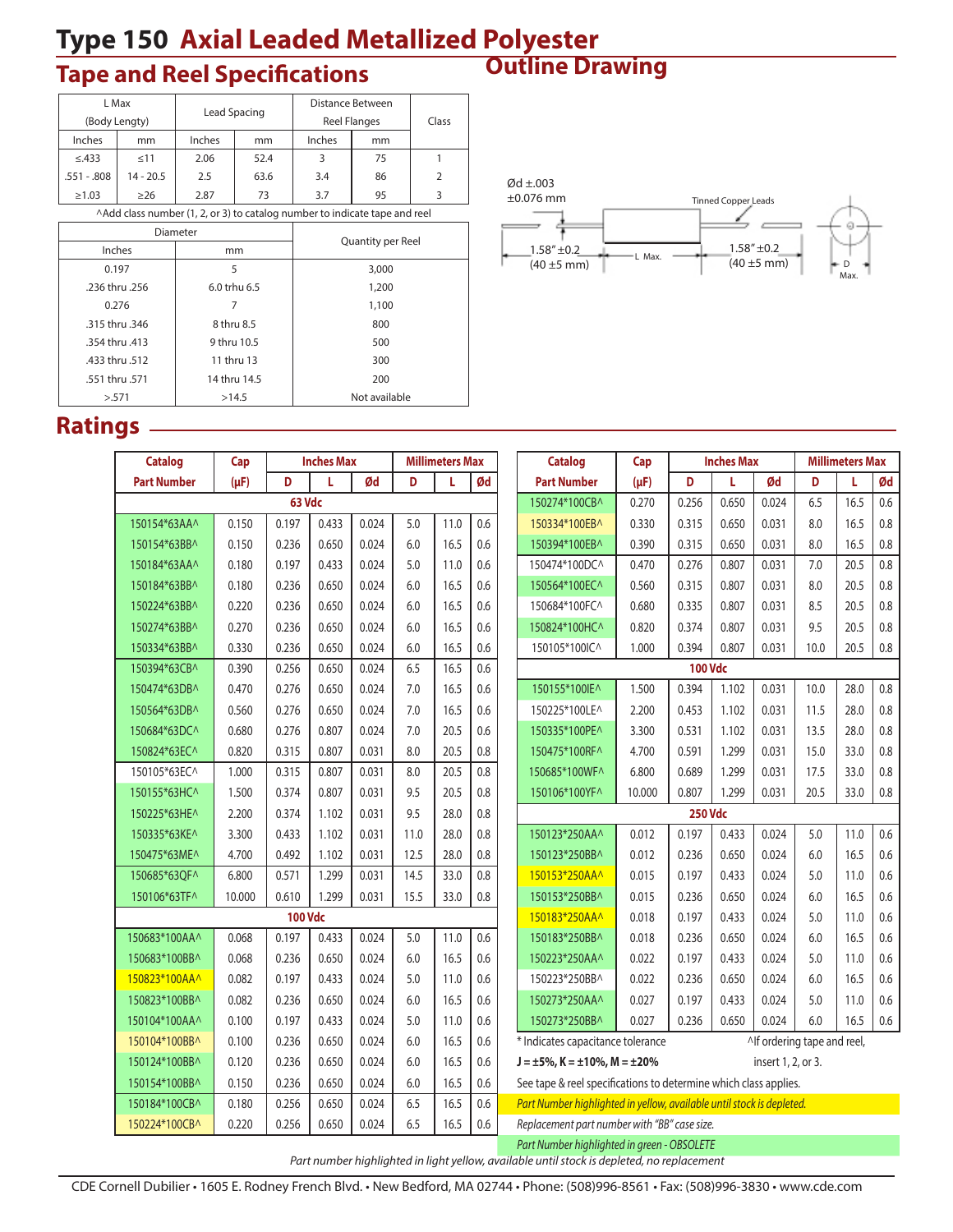# **Type 150 Axial Leaded Metallized Polyester**

| <b>Catalog</b>     | Cap       |                | <b>Inches Max</b> |       |         | <b>Millimeters Max</b> |     | <b>Catalog</b>                                                        | Cap<br><b>Inches Max</b> |       |         | <b>Millimeters Max</b>      |         |      |         |
|--------------------|-----------|----------------|-------------------|-------|---------|------------------------|-----|-----------------------------------------------------------------------|--------------------------|-------|---------|-----------------------------|---------|------|---------|
| <b>Part Number</b> | $(\mu F)$ | D              | L                 | Ød    | D       | L                      | Ød  | <b>Part Number</b>                                                    | $(\mu F)$                | D     | L       | Ød                          | D       | L    | Ød      |
|                    |           | <b>250 Vdc</b> |                   |       |         |                        |     | 150683*400DC^                                                         | 0.0680                   | 0.276 | 0.807   | 0.024                       | 7.0     | 20.5 | 0.6     |
| 150333*250AA^      | 0.0330    | 0.197          | 0.433             | 0.024 | 5.0     | 11.0                   | 0.6 | 150823*400EC^                                                         | 0.0820                   | 0.315 | 0.807   | 0.031                       | 8.0     | 20.5 | 0.8     |
| 150333*250BB^      | 0.0330    | 0.236          | 0.650             | 0.024 | 6.0     | 16.5                   | 0.6 | 150104*400EC^                                                         | 0.1000                   | 0.315 | 0.807   | 0.031                       | 8.0     | 20.5 | 0.8     |
| 150393*250AA^      | 0.0390    | 0.197          | 0.433             | 0.024 | 5.0     | 11.0                   | 0.6 | 150124*400EC^                                                         | 0.1200                   | 0.315 | 0.807   | 0.031                       | 8.0     | 20.5 | 0.8     |
| 150393*250BB^      | 0.0390    | 0.236          | 0.650             | 0.024 | 6.0     | 16.5                   | 0.6 | 150154*400GC^                                                         | 0.1500                   | 0.354 | 0.807   | 0.031                       | 9.0     | 20.5 | 0.8     |
| 150473*250AA^      | 0.0470    | 0.197          | 0.433             | 0.024 | 5.0     | 11.0                   | 0.6 | 150184*400EE^                                                         | 0.1800                   | 0.315 | 1.102   | 0.031                       | 8.0     | 28.0 | 0.8     |
| 150473*250BB^      | 0.0470    | 0.236          | 0.650             | 0.024 | 6.0     | 16.5                   | 0.6 | 150224*400FE^                                                         | 0.2200                   | 0.335 | 1.102   | 0.031                       | 8.5     | 28.0 | 0.8     |
| 150563*250AA^      | 0.0560    | 0.197          | 0.433             | 0.024 | 5.0     | 11.0                   | 0.6 | 150274*400GE^                                                         | 0.2700                   | 0.354 | 1.102   | 0.031                       | 9.0     | 28.0 | 0.8     |
| 150563*250BB^      | 0.0560    | 0.236          | 0.650             | 0.024 | 6.0     | 16.5                   | 0.6 | 150334*400IE^                                                         | 0.3300                   | 0.394 | 1.102   | 0.031                       | 10.0    | 28.0 | 0.8     |
| 150683*250BB^      | 0.0680    | 0.236          | 0.650             | 0.024 | 6.0     | 16.5                   | 0.6 | 150394*400JE^                                                         | 0.3900                   | 0.413 | 1.102   | 0.031                       | 10.5    | 28.0 | 0.8     |
| 150823*250BB^      | 0.0820    | 0.236          | 0.650             | 0.024 | 6.0     | 16.5                   | 0.6 | 150474*400LF^                                                         | 0.4700                   | 0.453 | 1.299   | 0.031                       | 11.5    | 33.0 | 0.8     |
| 150104*250CB^      | 0.1000    | 0.256          | 0.650             | 0.024 | 6.5     | 16.5                   | 0.6 | 150564*400LF^                                                         | 0.5600                   | 0.453 | 1.299   | 0.031                       | 11.5    | 33.0 | 0.8     |
| 150124*250DB^      | 0.1200    | 0.276          | 0.650             | 0.024 | 7.0     | 16.5                   | 0.6 | 150684*400MF^                                                         | 0.6800                   | 0.492 | 1.299   | 0.031                       | 12.5    | 33.0 | 0.8     |
| 150154*250EB^      | 0.1500    | 0.315          | 0.650             | 0.031 | 8.0     | 16.5                   | 0.8 | 150824*400PF^                                                         | 0.8200                   | 0.531 | 1.299   | 0.031                       | 13.5    | 33.0 | 0.8     |
| 150184*250EB^      | 0.1800    | 0.315          | 0.650             | 0.031 | 8.0     | 16.5                   | 0.8 | 150105*400QF^                                                         | 1.0000                   | 0.571 | 1.299   | 0.031                       | 14.5    | 33.0 | 0.8     |
| 150224*250FB^      | 0.2200    | 0.335          | 0.650             | 0.031 | 8.5     | 16.5                   | 0.8 | 150155*400WF^                                                         | 1.5000                   | 0.689 | 1.299   | 0.031                       | 17.5    | 33.0 | 0.8     |
| 150274*250EC^      | 0.2700    | 0.315          | 0.807             | 0.031 | 8.0     | 20.5                   | 0.8 | 150225*400YF^                                                         | 2.2000                   | 0.807 | 1.299   | 0.031                       | 20.5    | 33.0 | 0.8     |
| 150334*250FC^      | 0.3300    | 0.335          | 0.807             | 0.031 | 8.5     | 20.5                   | 0.8 |                                                                       |                          |       | 630 Vdc |                             |         |      |         |
| 150394*250GC^      | 0.3900    | 0.354          | 0.807             | 0.031 | 9.0     | 20.5                   | 0.8 | 150102*630AA^                                                         | 0.0010                   | 0.197 | 0.433   | 0.024                       | 5.0     | 11.0 | 0.6     |
| 150474*250HC^      | 0.4700    | 0.374          | 0.807             | 0.031 | 9.5     | 20.5                   | 0.8 | 150102*630BB^                                                         | 0.0010                   | 0.236 | 0.650   | 0.024                       | 6.0     | 16.5 | 0.6     |
| 150564*250IC^      | 0.5600    | 0.394          | 0.807             | 0.031 | 10.0    | 20.5                   | 0.8 | 150122*630AA^                                                         | 0.0012                   | 0.197 | 0.433   | 0.024                       | 5.0     | 11.0 | 0.6     |
| 150684*250GE^      | 0.6800    | 0.354          | 1.102             | 0.031 | 9.0     | 28.0                   | 0.8 | 150122*630BB^                                                         | 0.0012                   | 0.236 | 0.650   | 0.024                       | 6.0     | 16.5 | 0.6     |
| 150824*250HE^      | 0.8200    | 0.374          | 1.102             | 0.031 | 9.5     | 28.0                   | 0.8 | 150152*630AA^                                                         | 0.0015                   | 0.197 | 0.433   | 0.024                       | 5.5     | 11.0 | 0.6     |
| 150105*250JE^      | 1.0000    | 0.413          | 1.102             | 0.031 | 10.5    | 28.0                   | 0.8 | 150152*630BB^                                                         | 0.0015                   | 0.236 | 0.650   | 0.024                       | 6.0     | 16.5 | 0.6     |
| 150155*250ME^      | 1.5000    | 0.492          | 1.102             | 0.031 | 12.5    | 28.0                   | 0.8 | 150182*630AA^                                                         | 0.0018                   | 0.197 | 0.433   | 0.024                       | 5.5     | 11.0 | 0.6     |
| 150225*250PF^      | 2.2000    | 0.531          | 1.299             | 0.031 | 13.5    | 33.0                   | 0.8 | 150182*630BB^                                                         | 0.0018                   | 0.236 | 0.650   | 0.024                       | 6.0     | 16.5 | 0.6     |
| 150335*250TF^      | 3.3000    | 0.610          | 1.299             | 0.031 | 15.5    | 33.0                   | 0.8 | 150222*630AA^                                                         | 0.0022                   | 0.197 | 0.433   | 0.024                       | 5.5     | 11.0 | 0.6     |
| 150475*250XF^      | 4.7000    | 0.728          | 1.299             | 0.031 | 18.5    | 33.0                   | 0.8 | 150222*630BB^                                                         | 0.0022                   | 0.236 | 0.650   | 0.024                       | 6.0     | 16.5 | 0.6     |
| 150685*250ZF^      | 6.8000    | 0.845          | 1.299             | 0.031 | 21.5    | 33.0                   | 0.8 | 150272*630AA^                                                         | 0.0027                   | 0.197 | 0.433   | 0.024                       | 5.5     | 11.0 | 0.6     |
|                    |           | <b>400 Vdc</b> |                   |       |         |                        |     | 150272*630BB^                                                         | 0.0027                   | 0.236 | 0.650   | 0.024                       | 6.0     | 16.5 | 0.6     |
| 150822*400AA^      | 0.0082    | 0.197          | 0.433             | 0.024 | 5.0     | 11.0                   | 0.6 | 150332*630AA^                                                         | 0.0033                   | 0.197 | 0.433   | 0.024                       | 5.5     | 11.0 | 0.6     |
| 150822*400BB^      | 0.0082    | 0.236          | 0.650             | 0.024 | 6.0     | 16.5                   | 0.6 | 150332*630BB^                                                         | 0.0033                   | 0.236 | 0.650   | 0.024                       | 6.0     | 16.5 | $0.6\,$ |
| 150103*400AA^      | 0.0100    | 0.197          | 0.433             | 0.024 | 5.0     | 11.0                   | 0.6 | 150392*630AA^                                                         | 0.0039                   | 0.197 | 0.433   | 0.024                       | 5.5     | 11.0 | 0.6     |
| 150103*400BB^      | 0.0100    | 0.236          | 0.650             | 0.024 | $6.0\,$ | 16.5                   | 0.6 | 150392*630BB^                                                         | 0.0039                   | 0.236 | 0.650   | 0.024                       | $6.0\,$ | 16.5 | 0.6     |
| 150123*400AA^      | 0.0120    | 0.197          | 0.433             | 0.024 | $5.0$   | 11.0                   | 0.6 | 150472*630AA^                                                         | 0.0047                   | 0.197 | 0.433   | 0.024                       | 5.5     | 11.0 | 0.6     |
| 150123*400BB^      | 0.0120    | 0.236          | 0.650             | 0.024 | 6.0     | 16.5                   | 0.6 | 150472*630BB^                                                         | 0.0047                   | 0.236 | 0.650   | 0.024                       | $6.0\,$ | 16.5 | 0.6     |
| 150153*400BB^      | 0.0150    | 0.236          | 0.650             | 0.024 | 6.0     | 16.5                   | 0.6 | 150562*630AA^                                                         | 0.0056                   | 0.197 | 0.433   | 0.024                       | 5.5     | 11.0 | 0.6     |
| 150183*400BB^      | 0.0180    | 0.236          | 0.650             | 0.024 | 6.0     | 16.5                   | 0.6 | 150562*630BB^                                                         | 0.0056                   | 0.236 | 0.650   | 0.024                       | $6.0$   | 16.5 | 0.6     |
| 150223*400BB^      | 0.0220    | 0.236          | 0.650             | 0.024 | 6.0     | 16.5                   | 0.6 | * Indicates capacitance tolerance                                     |                          |       |         | Alf ordering tape and reel, |         |      |         |
| 150273*400BB^      | 0.0270    | 0.236          | 0.650             | 0.024 | 6.0     | 16.5                   | 0.6 | $J = \pm 5\%$ , K = $\pm 10\%$ , M = $\pm 20\%$                       |                          |       |         | insert 1, 2, or 3.          |         |      |         |
| 150333*400BB^      | 0.0330    | 0.236          | 0.650             | 0.024 | 6.0     | 16.5                   | 0.6 | See tape & reel specifications to determine which class applies.      |                          |       |         |                             |         |      |         |
| 150393*400CB^      | 0.0390    | 0.256          | 0.650             | 0.024 | 6.5     | 16.5                   | 0.6 | Part Number highlighted in yellow, available until stock is depleted. |                          |       |         |                             |         |      |         |
| 150473*400DB^      | 0.0470    | 0.276          | 0.650             | 0.024 | 7.0     | 16.5                   | 0.6 | Replacement part number with "BB" case size.                          |                          |       |         |                             |         |      |         |
| 150563*400EB^      | 0.0560    | 0.315          | 0.650             | 0.024 | $8.0\,$ | 16.5                   | 0.6 | Part Number highlighted in green - OBSOLETE                           |                          |       |         |                             |         |      |         |

*Part number highlighted in light yellow, available until stock is depleted, no replacement*